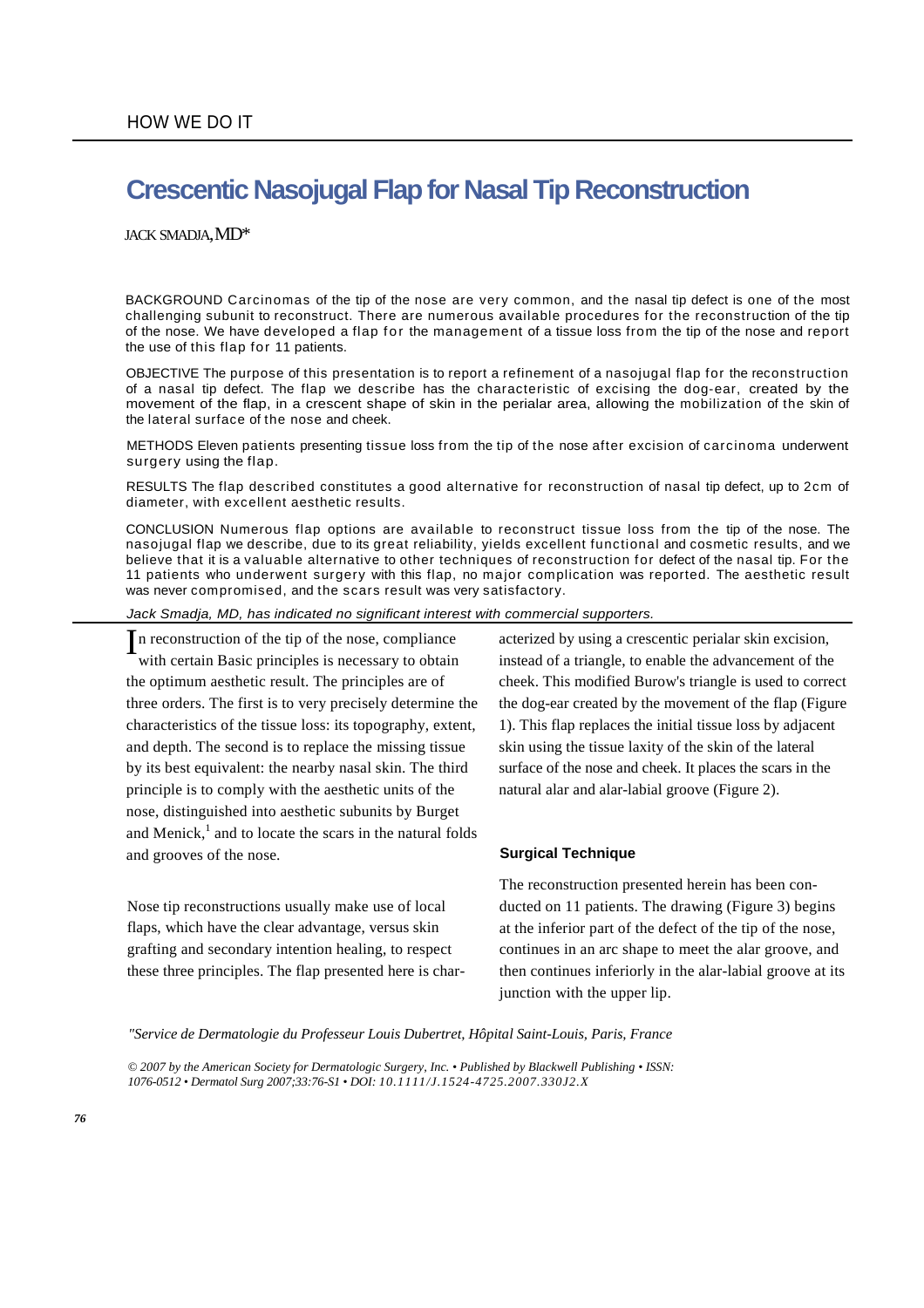

Figure 1. The drawing of the flap presented here allows the mobilization of the skin of the lateral surface of the nose and cheek thanks to an excised dog-ear, in a crescent shape taken from the skin around the alar groove. The upper dog-ear, created by the closure of the flap, is excised.

After having completely excised the skin tumor under local anesthesia, rounded tissue loss from the tip of the nose is present. The exact area and topography of the defect is determined. The relationships with other neighboring subunit, in particular with the columella, soft triangles, the alar nostril-sill, the



**Figure 2.** The final line of the closure of the flap.



**Figure 3.** The drawing begins at the inferior part of the defect of the tip of the nose and continues in an arc shape to meet the alar groove; it continues inferiorly in the alar-labial groove at ils junction with the upper lip. .. ,

sidewall, and the dorsal part of the nose, and with the deep alar cartilages are also determined.

The first incision follows the drawing, starting from the bottom of the middle part of the defect along the alar groove onto the cheek, and then turning ail around the alar lobule ending at the alar labial groove. A deep submuscular dissection (Figure 4), below the nasal SMAS (superficial muscular aponeurotic System), is conducted from the lateral nasal surface and may extend to the junction part of the cheek. Debulking the nasalis muscle is not necessary.

As the flap is positioned, a superior dog-ear is created that requires excision. A second dog-ear around the nasal lobule, as a skin Burow's triangle, is excised in the shape of a crescent, to facilitate rnobility of the cheek. The width of the crescent is adapted to the diameter of the tissue loss and the laxity of the skin (Figure 5).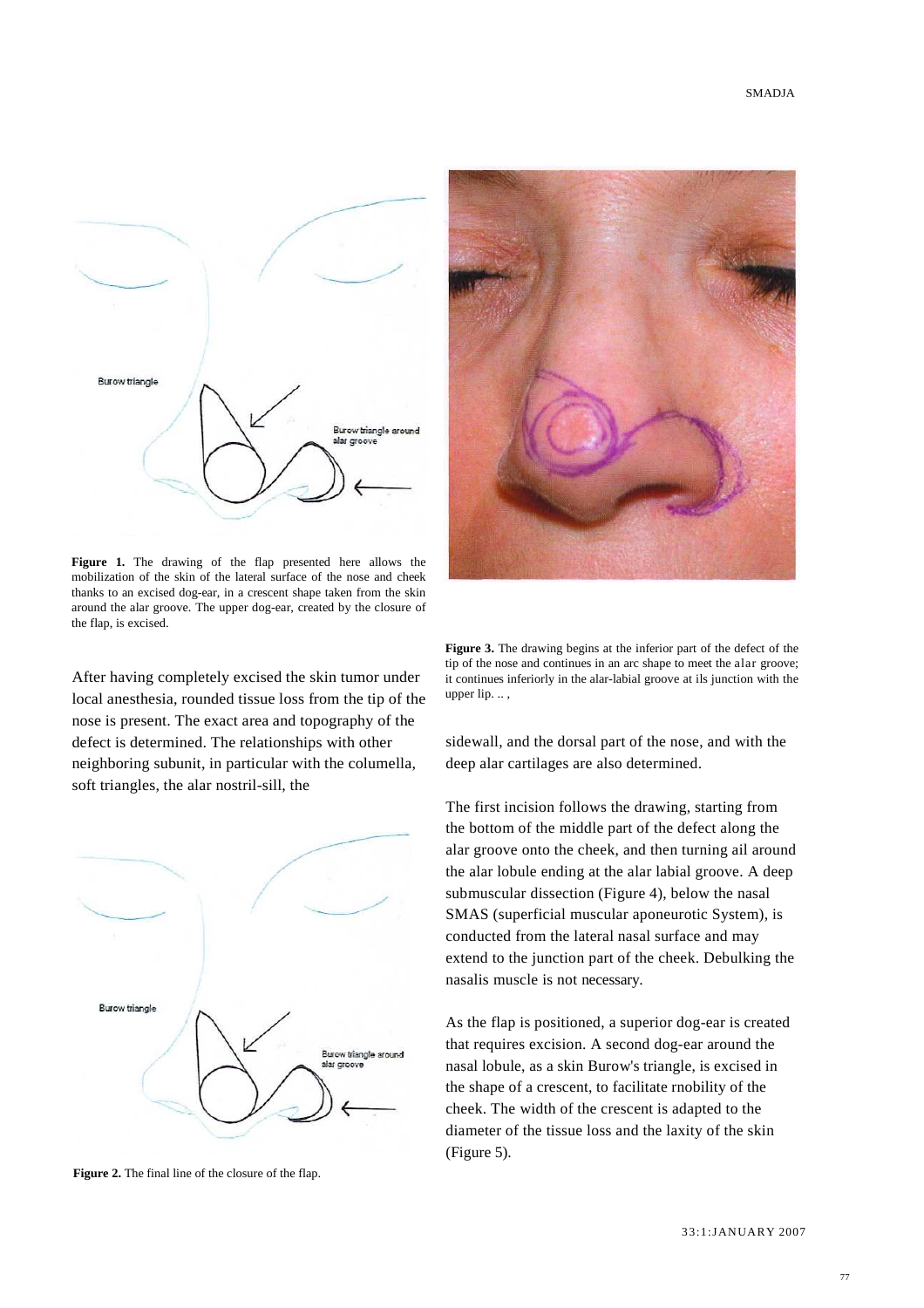#### CRESCEXTIC NASOJUGAL FLAP FOR NASAL TIP RECONSTRUCTION



**Figure4.** Undermining of the flap gives rise to little bleeding due to the submuscular cleavage plane.

The subcutaneous stitches are made with 5-0 poliglecaprone (Monocryl, Ethicon, Inc., Somerville, NJ) to close the cheek and the alar crease. Another 6-0 nylon (Ethilon, Ethicon, Inc.) is used to approximate wound edges.

## **Results**

We report 11 cases, 6 men and 5 women, from 48 to 76 years old, who underwent surgery for basal cell



**Figure 5.** A skin Burow's triangle is excised, around the alar lobule. in the form of a crescent, to facilitate mobility of the cheek.



**Figure 6**. Follow-up at 20 days.

carcinoma of the tip of the nose with reconstruction using the crescent nasojugal flap. The follow-up period was ranging from 1 month to 4 years. Six defects were on the median site and five on paremedian site. Fives cases were on tip (Figures 6 and 7) of the nose and six on the supratip of the nose (Figures 8-12). The minor complications reported were restricted to simple ecchymosed or inflammatory reactions to the sutures. No necrosis of the tip of the flap and no cases of hematoma or infection occurred. In the longer term, the scars showed very marked attenuation and were almost imperceptible. No "trapdoor effect" was described.

An inevitable but minimal blunting of the upper cutaneous lip triangle near the lateral alarfacial sulcus is inherent to the design of this flap and has to be mentioned. It is masked, however, by the shade of alar lobule and has never been pointed out by the patients.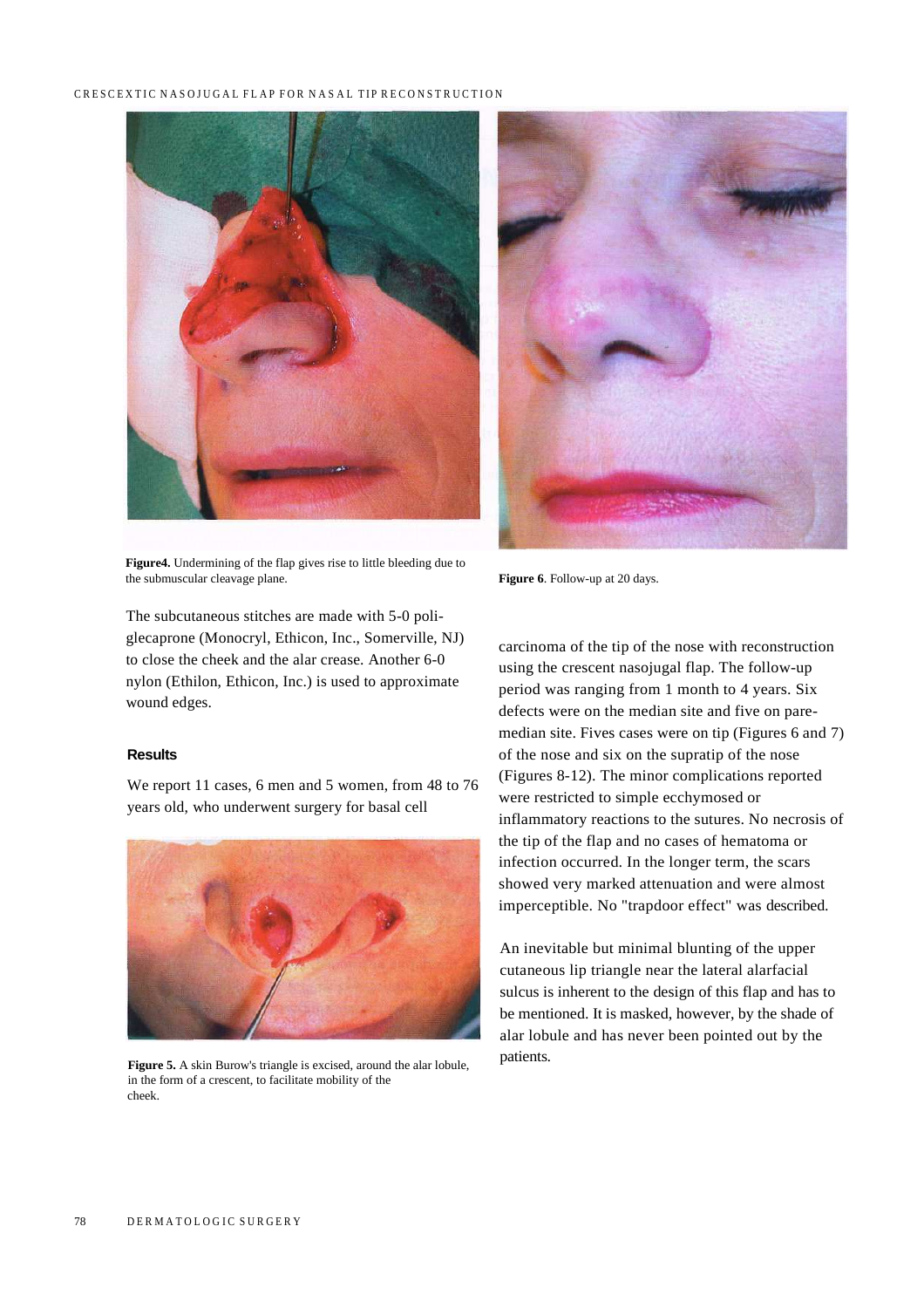

Figure 7. Frontal and oblique views at 10 months after surgery.

The postoperative period can be marked with a little distortion that resolved in less than 2 months. The flap shows a very satisfactory result in 11 cases with both respects of the aesthetic result and postoperative follow-up.

### **Discussion**

Webster" first described a perialar crescentic advancement flap for repairing the upper cutaneous lip defect. Many published articles involving nasal tip reconstruction discuss the advantages of flaps for



**Figure 8.** Skin cancer on the supra tip of the nose, if necessary the flap can be made on both side.

nasal tip defect. $1^{10}$  Our flap described here is inspired by the flaps presented by Snow and coworkers,<sup>3</sup> Yoo and Miller, $<sup>4</sup>$  and Wheatley and coworkers.<sup>5</sup></sup> The refinement brought here is the crescent shape



**Figure 9.** Elévation of the nasal flap.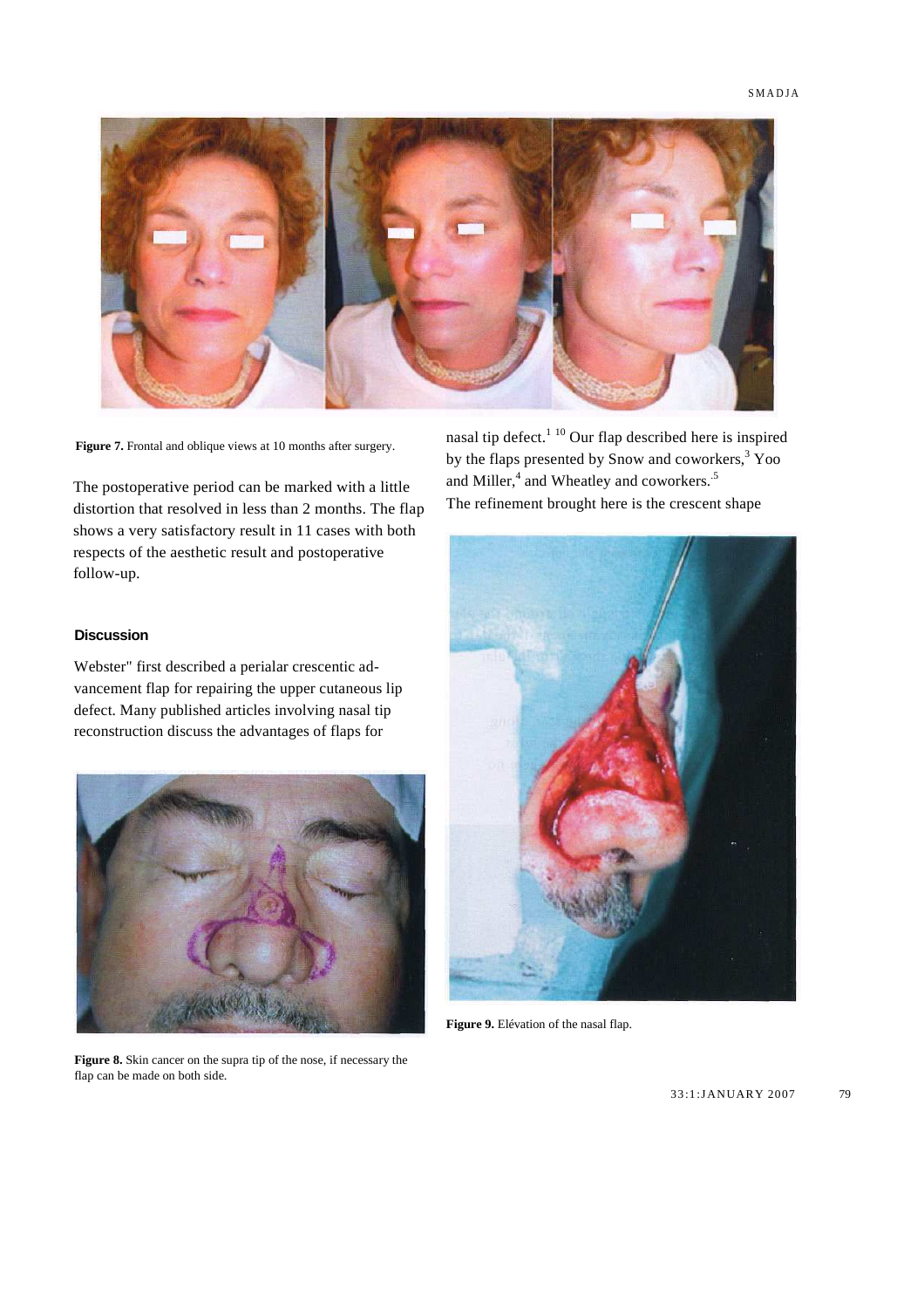## CRESCENTIC NASOJUGAL FLAP FOR NASAL TIP RECONSTRUCTION



Figure 10. Closure of the crescent alar defect.

resection of the Burow's triangle all around the alar groove that will allow the advancement of the flap to the tip of the nose and hide the scar in the alar groove.

The vertical or oblique part of the scar, along the ridge of the nose, is located in the most luminous area of the tip of the nose where no



**Figure 11.** Closure of the superior Burow's triangle.

shadow is projected. It thus becomes very unobtrusive. This flap is indicated in the reconstruction of superficial tissue losses not exceeding 20 mm in diameter and located in the nasal tip of the nose on the median and paramedian site.

The vascular network of the nose and the large pedicle of the flap are promoting very good viability at the tip. It has numerous positive points in the context of this type of reconstruction, particularly in that it uses the skin adjacent to the initial tissue loss. The flap complies with the principles of aesthetic subunits of the nose and conceals the secondary scars in the natural grooves and folds of the alar.



Figure 12. Follow-up at 4 years, front and side view.